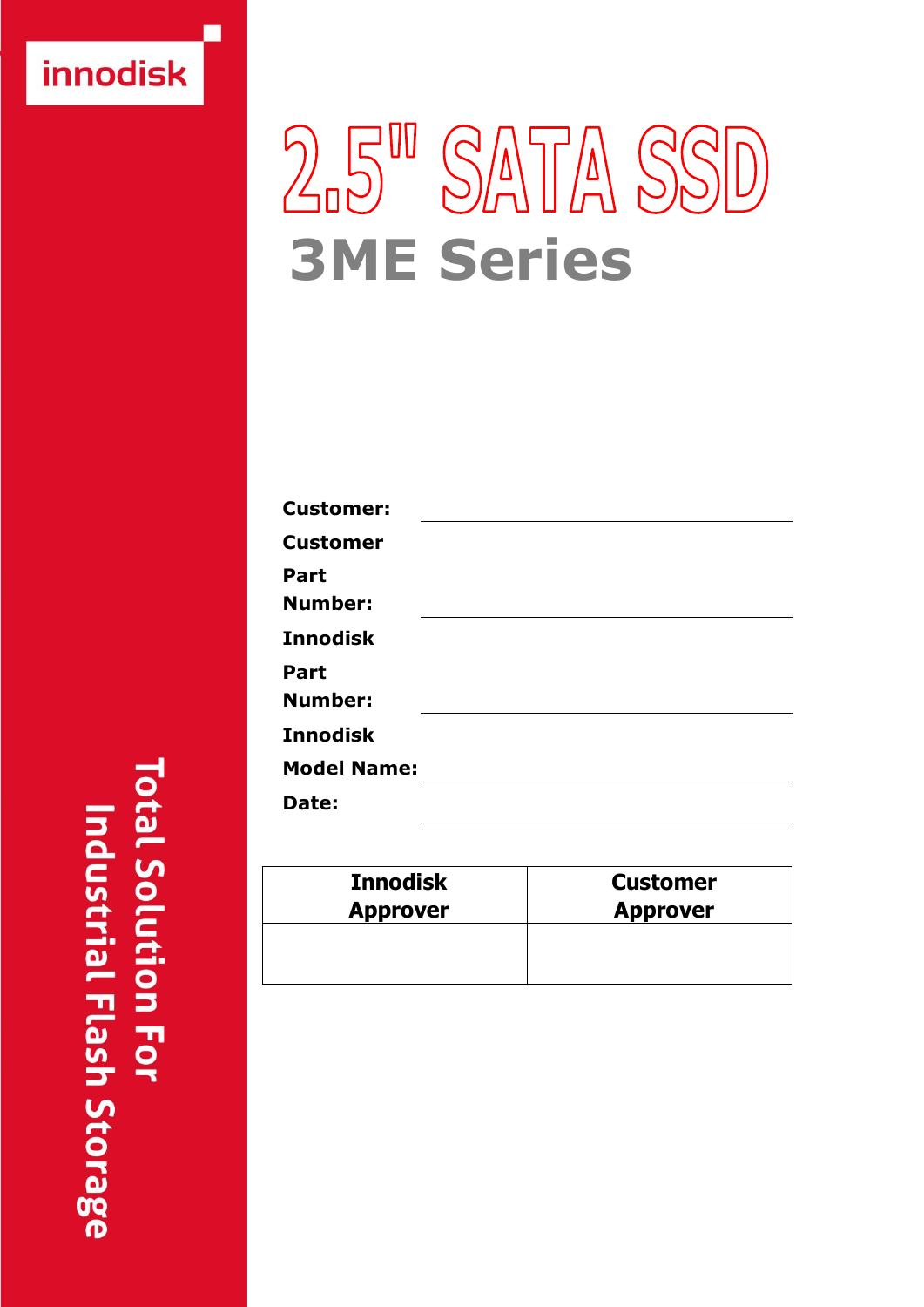# innodisk

## **Table of contents**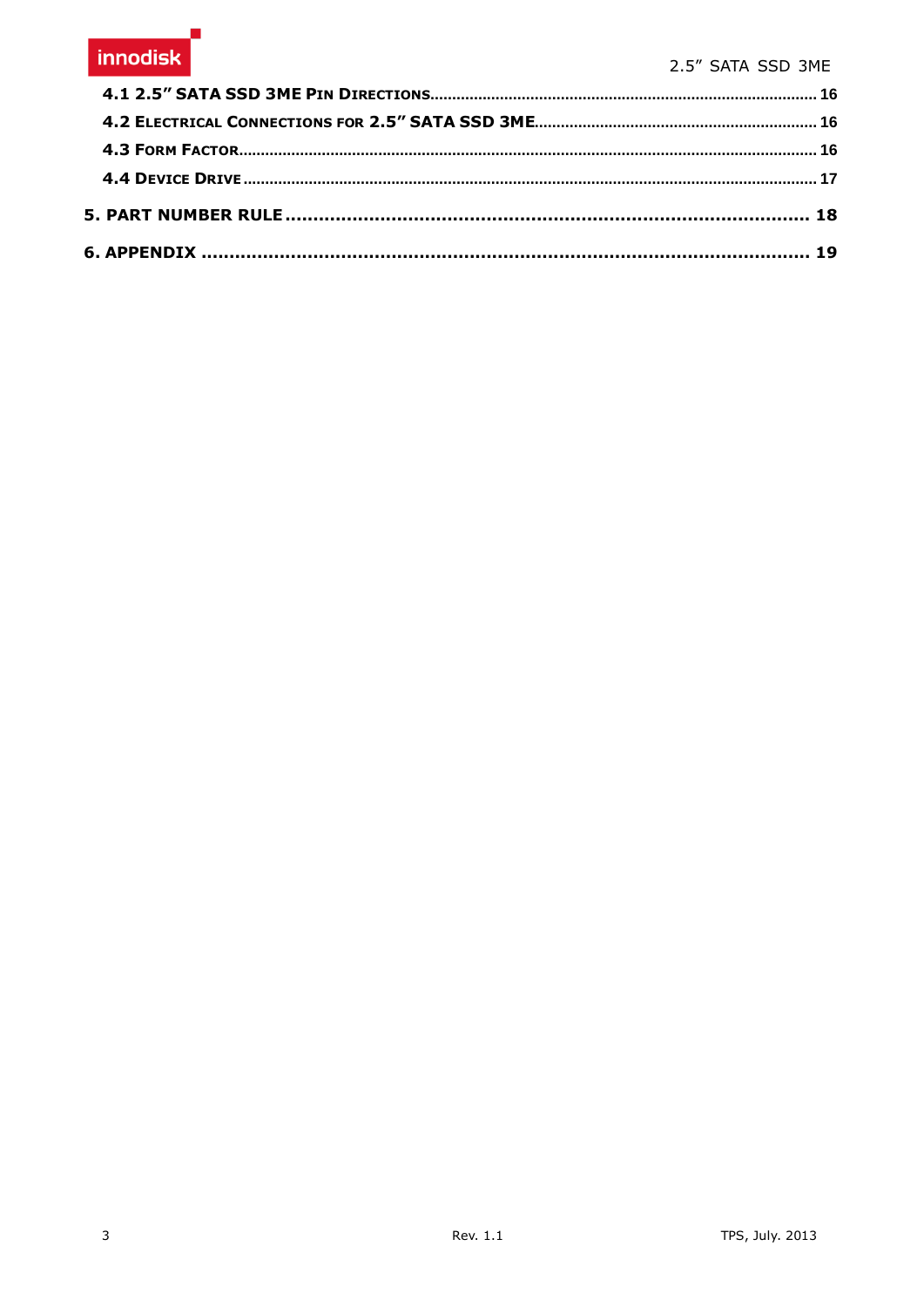| <b>Revision</b> | <b>Description</b>           | Date       |
|-----------------|------------------------------|------------|
|                 | Preliminary   First Released | May, 2013  |
| Rev. 1.0        | Add CE/FCC certifications    | June, 2013 |
| Rev. 1.1        | 1. Add RoHS declaration      | July, 2013 |
|                 | 2. Add power consumption     |            |

# **REVISION HISTORY**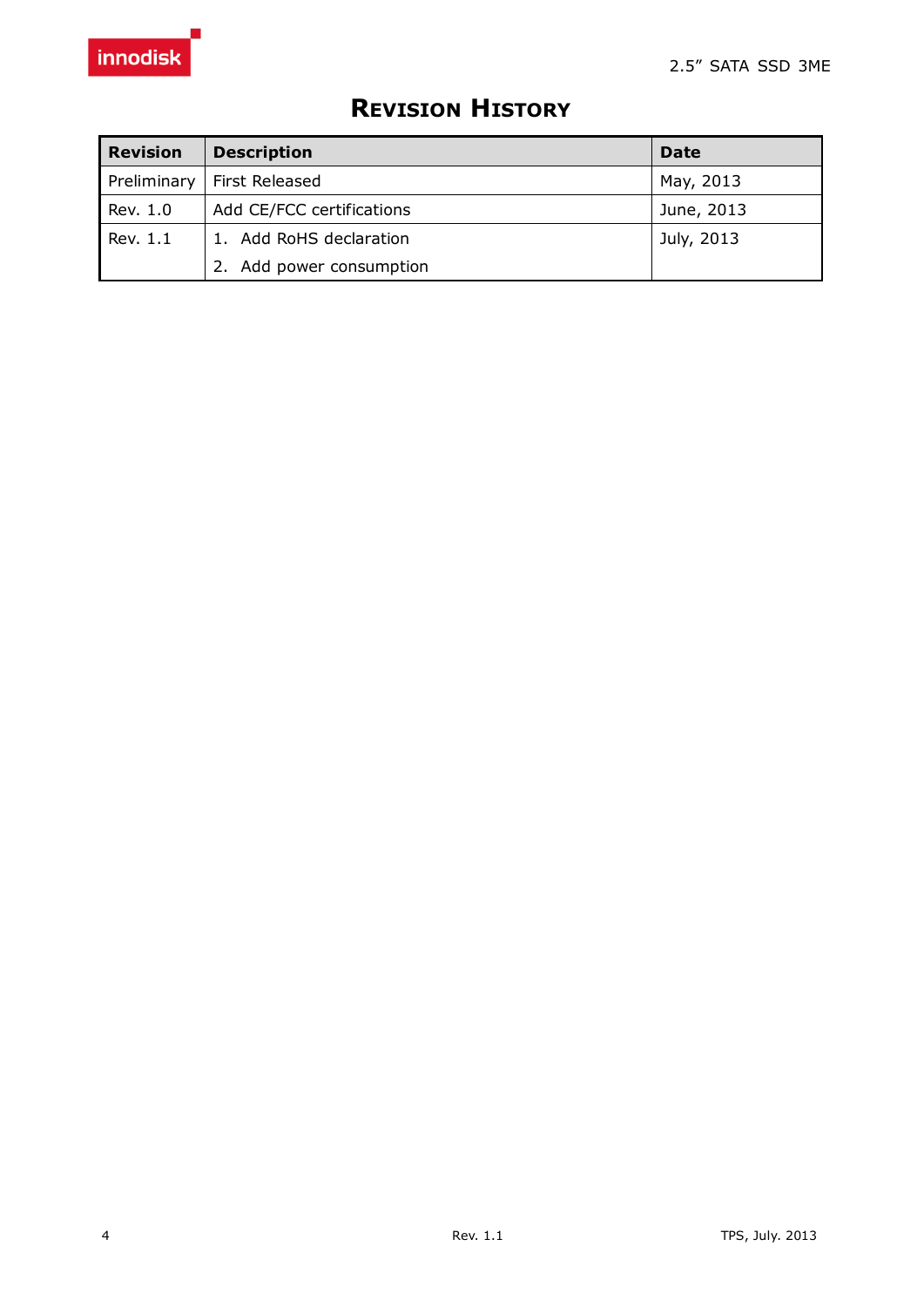### **List of Tables**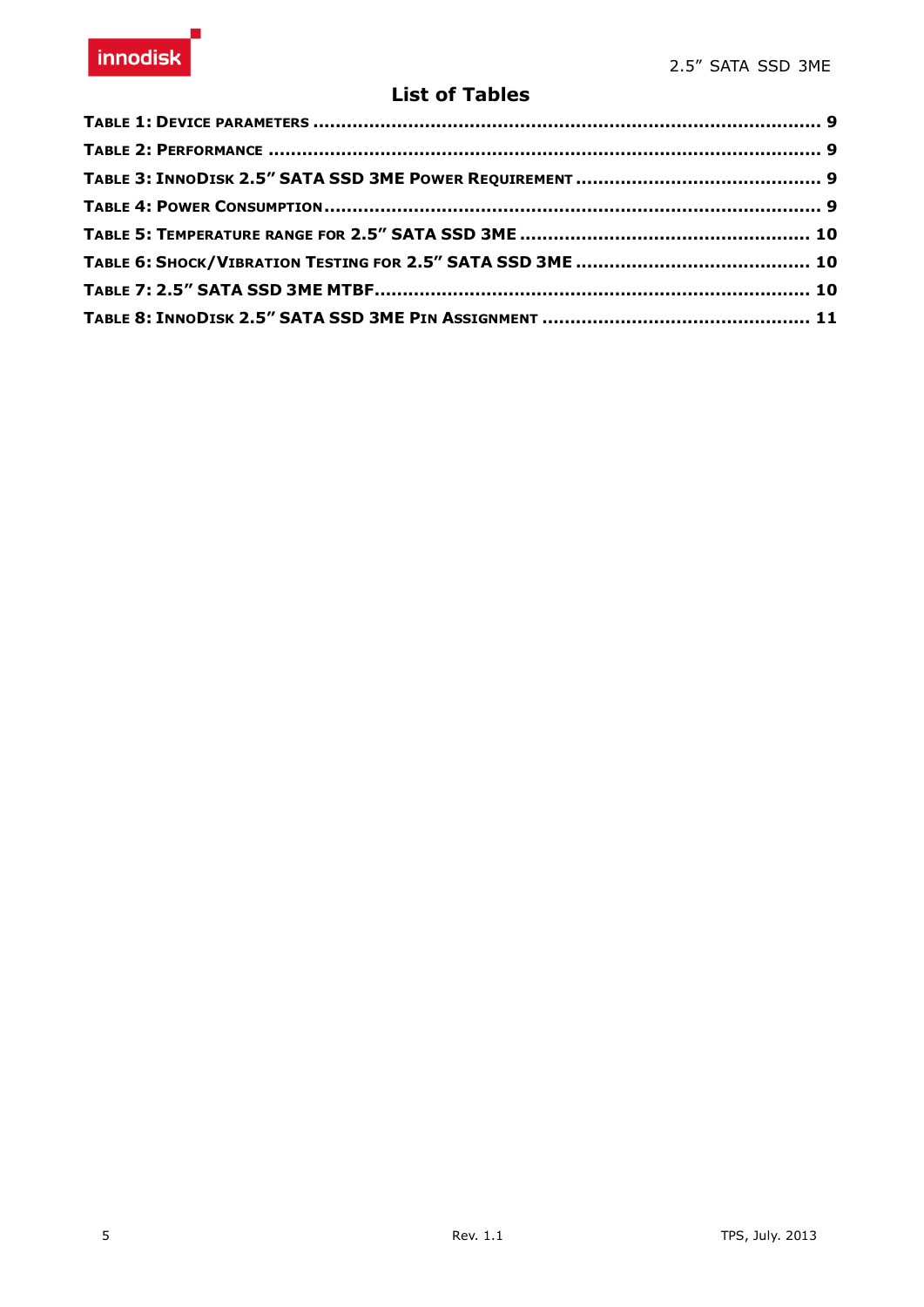# **List of Figures**

<span id="page-5-0"></span>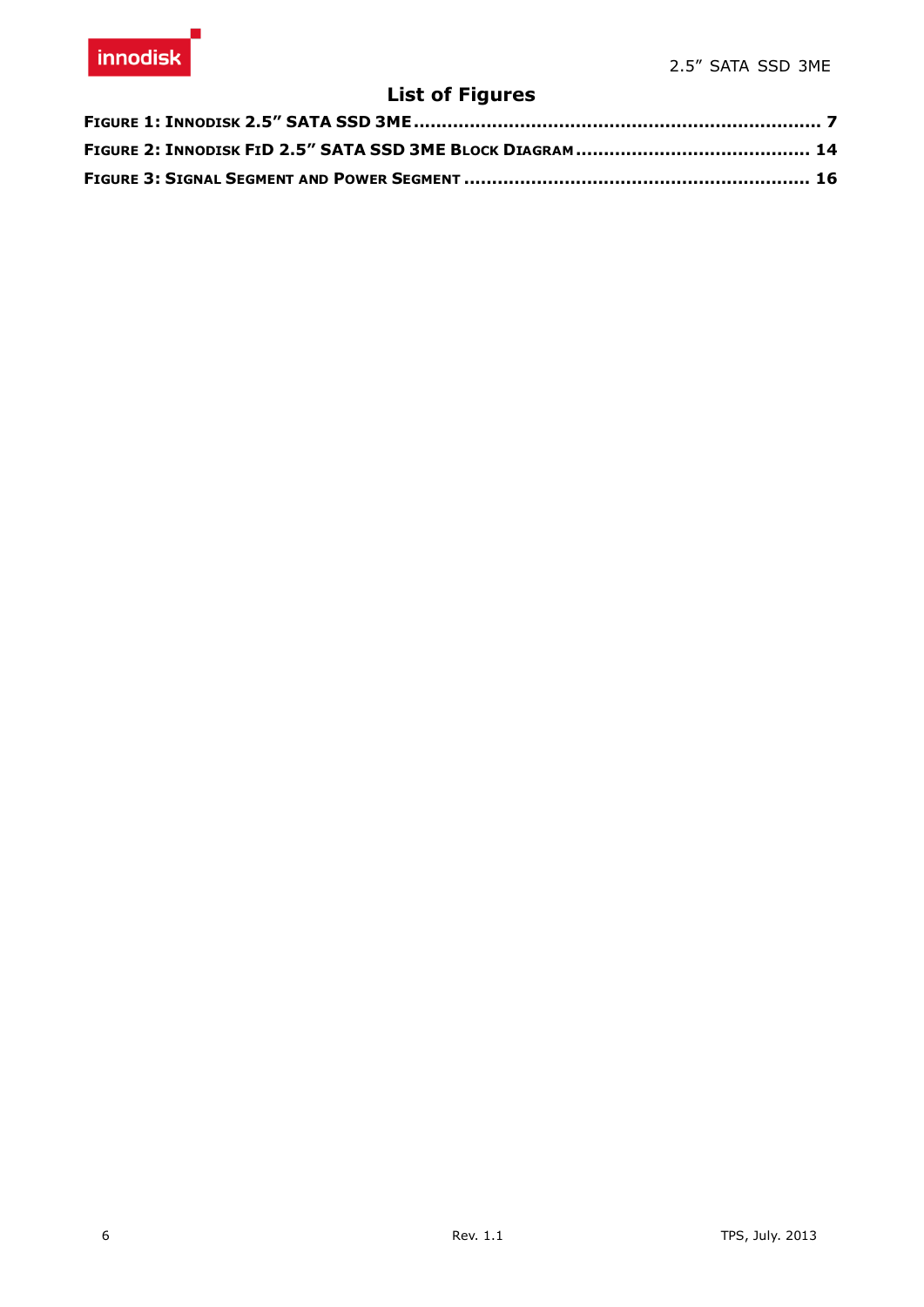# <span id="page-6-0"></span>**1. Product Overview**

#### <span id="page-6-1"></span>**1.1 Introduction of InnoDisk 2.5" SATA SSD 3ME**

Innodisk 2.5" SATA SSD 3ME products provide high capacity flash memory Solid State Drive (SSD) that electrically complies with Serial ATA (SATA) standard. It supports SATA III standard (6.0GHz) with high performance. Innodisk 2.5" SATA SSD 3ME is designed for industrial field, and supports several standard features, including NCQ, and S.M.A.R.T. The SSD have good performance, no latency time and small seek time. It effectively reduces the booting time of operation system and the power consumption is less than hard disk drive (HDD).

#### <span id="page-6-2"></span>**1.2 Product View and Models**

Innodisk 2.5" SATA SSD 3ME is available in follow capacities:

| 2.5" SATA SSD 3ME 8GB  | 2.5" SATA SSD 3MF 64GB  |
|------------------------|-------------------------|
| 2.5″ SATA SSD 3ME 16GB | 2.5" SATA SSD 3ME 128GB |
| 2.5" SATA SSD 3ME 32GB | 2.5" SATA SSD 3ME 256GB |



**Figure 1: Innodisk 2.5" SATA SSD 3ME**

#### <span id="page-6-4"></span><span id="page-6-3"></span>**1.3 SATA Interface**

Innodisk 2.5" SATA SSD 3ME supports SATA III interface, and compliant with SATA I and SATA II. SATA III interface can work with Serial Attached SCSI (SAS) host system, which is used in server computer. Innodisk 2.5" SATA SSD 3ME is compliant with Serial ATA Gen 1, Gen 2 and Gen 3 specification (Gen 3 supports 1.5Gbps /3.0Gbps/6.0Gbps data rate). SATA connector uses a 7-pin signal segment and a 15-pin power segment.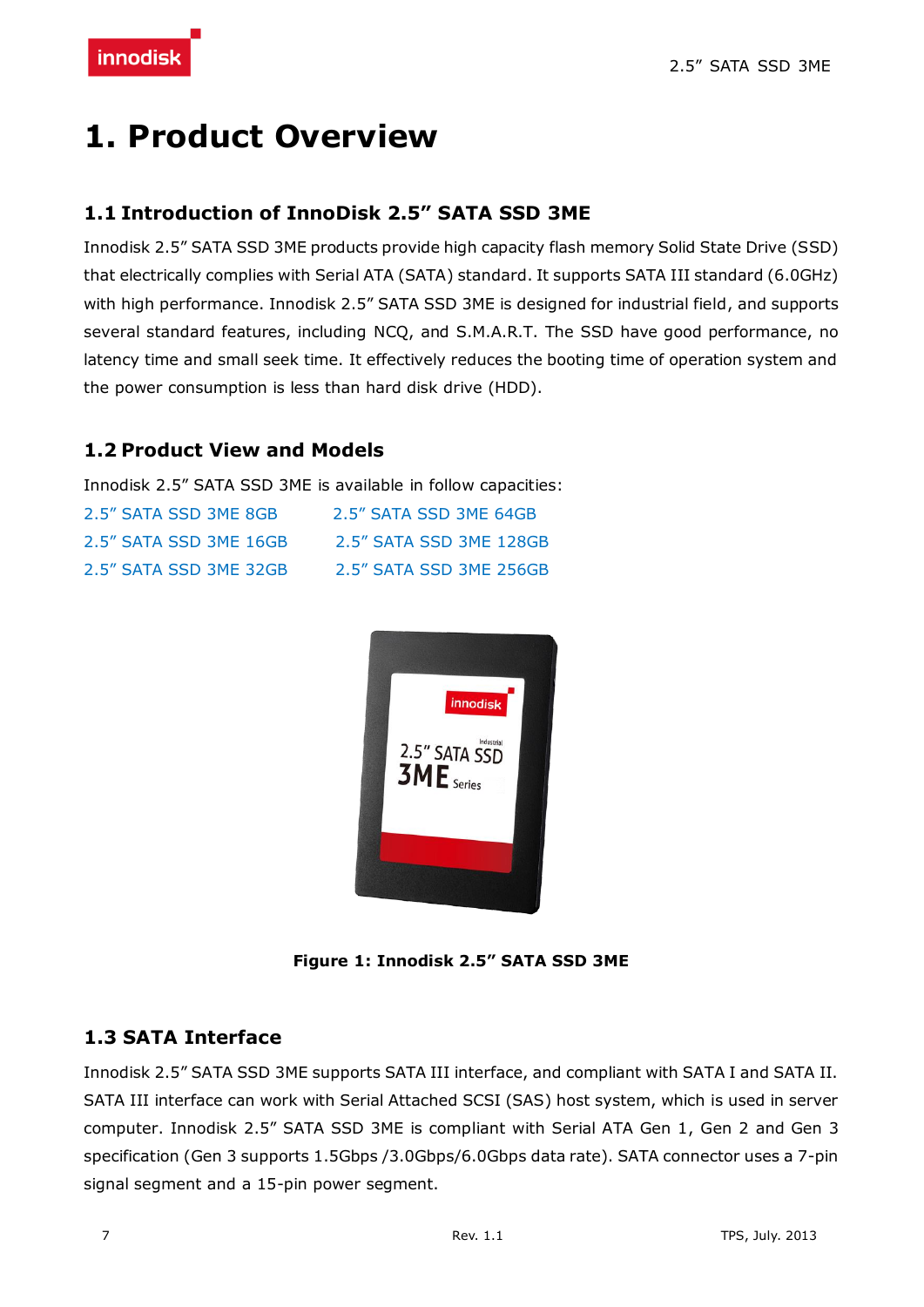

#### <span id="page-7-0"></span>**1.4 2.5-inch Form Factor**

The Industry-standard 2.5-inch form factor design with metal material case is easy for installation because 2.5-inch is a popular form factor in industrial field. 2.5-inch is most laptop's hard disk's form factor. Innodisk 2.5" SATA SSD 3ME can easy install in laptop. Innodisk 2.5" SATA SSD 3ME has a compact design 70mm (W) x100.0mm (L) x 6.8mm (H).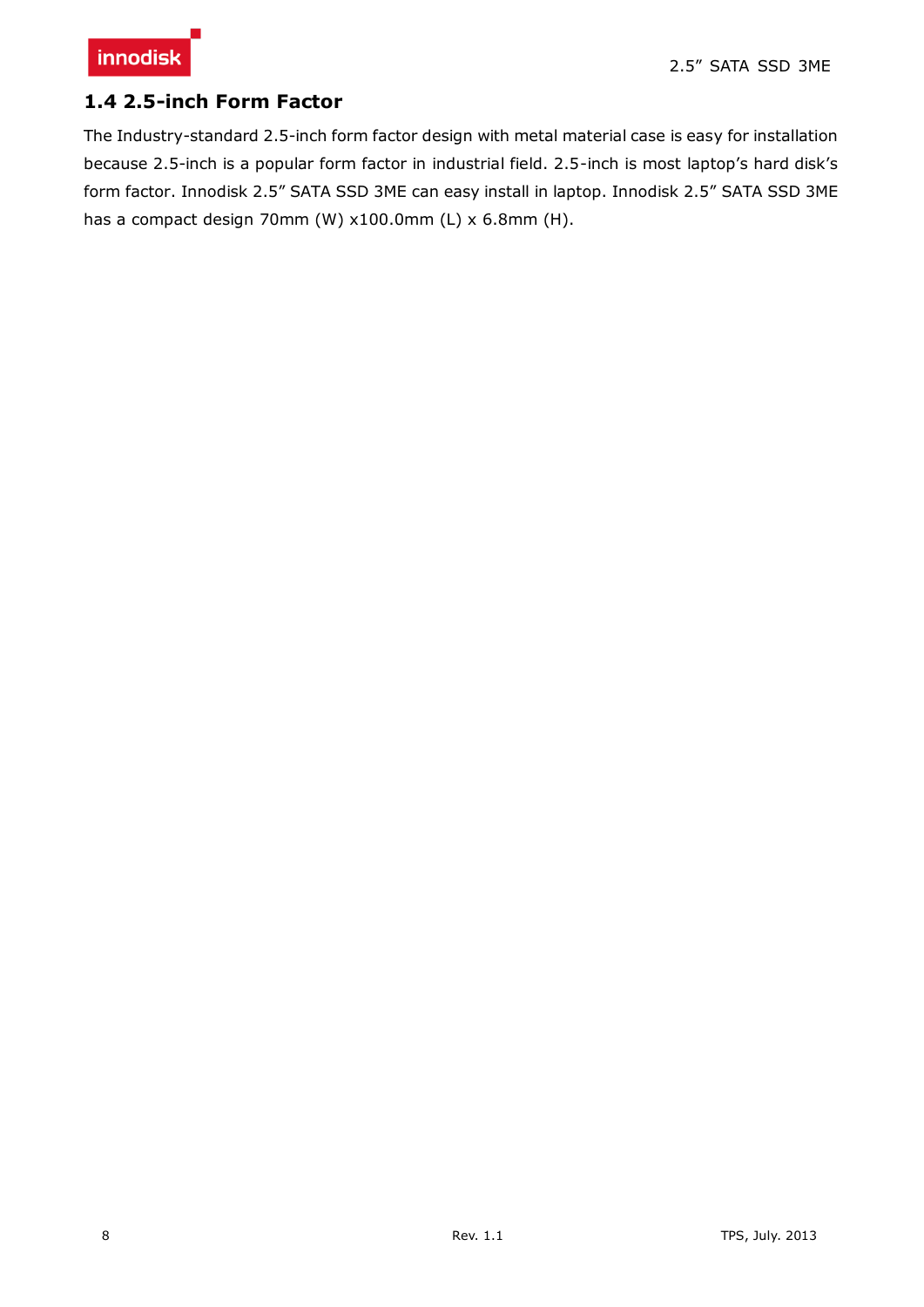# <span id="page-8-0"></span>**2. Product Specifications**

#### <span id="page-8-1"></span>**2.1 Capacity and Device Parameters**

<span id="page-8-6"></span>2.5" SATA SSD 3ME device parameters are shown in Table 1.

| Capacity | <b>LBA</b> | <b>Cylinders</b> | <b>Heads</b> | <b>Sectors</b> | <b>User</b><br>Capacity(MB) |
|----------|------------|------------------|--------------|----------------|-----------------------------|
| 8GB      | 15649200   | 13587            | 16           | 63             | 7641                        |
| 16GB     | 31277232   | 16383            | 16           | 63             | 15272                       |
| 32GB     | 62533296   | 16383            | 16           | 63             | 30533                       |
| 64GB     | 125045424  | 16383            | 16           | 63             | 61057                       |
| 128GB    | 250069680  | 16383            | 16           | 63             | 122104                      |
| 256GB    | 500118192  | 16383            | 16           | 63             | 244193                      |

#### **Table 1: Device parameters**

#### <span id="page-8-2"></span>**2.2 Performance**

<span id="page-8-7"></span>Burst Transfer Rate: 6.0Gbps

#### **Table 2: Performance**

| Capacity     | 8GB       | <b>16GB</b> | 32GB      | 64GB       | 128GB      | <b>256GB</b> |
|--------------|-----------|-------------|-----------|------------|------------|--------------|
| Sequential   | 120MB/sec | 240 MB/sec  | 460MB/sec | 460 MB/sec | 460 MB/sec | 460 MB/sec   |
| Read (max.)  |           |             |           |            |            |              |
| Sequential   |           |             |           |            |            |              |
| Write (max.) | 15 MB/sec | 40 MB/sec   | 77 MB/sec | 160 MB/sec | 165 MB/sec | 240 MB/sec   |

Note: Base on CrystalDiskMark 3.01 with file size 1000MB

### <span id="page-8-3"></span>**2.3 Electrical Specifications**

#### <span id="page-8-8"></span><span id="page-8-4"></span>**2.3.1 Power Requirement**

#### **Table 3: InnoDisk 2.5" SATA SSD 3ME Power Requirement**

| Item          | Symbol   | Rating        | Unit |
|---------------|----------|---------------|------|
| Input voltage | $V_{IN}$ | $+5$ DC +- 5% |      |

#### <span id="page-8-9"></span><span id="page-8-5"></span>**2.3.2 Power Consumption**

#### **Table 4: Power Consumption**

| <b>Mode</b> | <b>Power Consumption (mA)</b> |  |
|-------------|-------------------------------|--|
| Read        | $160$ (max.)                  |  |
| Write       | 428 (max.)                    |  |
| Idle        | $80$ (max.)                   |  |

\* Target: 2.5" SATA SSD 3ME 256GB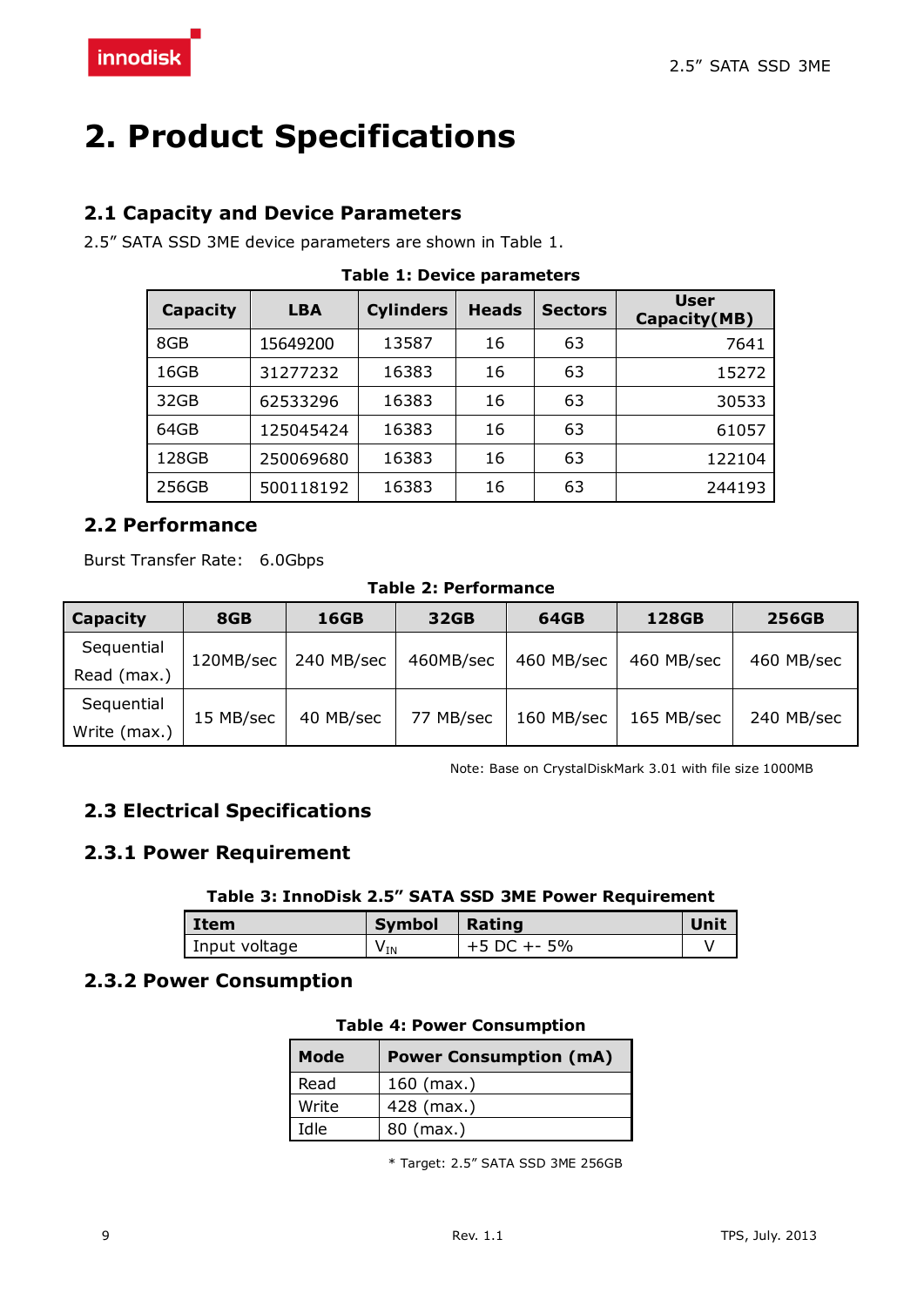#### <span id="page-9-0"></span>**2.4 Environmental Specifications**

#### <span id="page-9-5"></span><span id="page-9-1"></span>**2.4.1 Temperature Ranges**

#### **Table 5: Temperature range for 2.5" SATA SSD 3ME**

| <b>Temperature</b> | Range                                             |
|--------------------|---------------------------------------------------|
|                    | Standard Grade: $0^{\circ}$ C to +70 $^{\circ}$ C |
| Operating          | Industrial Grade:-40°C to +85°C                   |
| Storage            | $-55^{\circ}$ C to $+95^{\circ}$ C                |

#### <span id="page-9-2"></span>**2.4.2 Humidity**

Relative Humidity: 10-95%, non-condensing

#### <span id="page-9-6"></span><span id="page-9-3"></span>**2.4.3 Shock and Vibration**

|                    | $10000$ of shock) vibration resting for 213 SATA 555 SME         |                            |
|--------------------|------------------------------------------------------------------|----------------------------|
| <b>Reliability</b> | <b>Test Conditions</b>                                           | <b>Reference Standards</b> |
| Vibration          | 7 Hz to 2K Hz, 20G, 3 axes                                       | IEC 68-2-6                 |
|                    | Mechanical Shock   Duration: 0.5ms, 1500 G, 3 axes   IEC 68-2-27 |                            |

#### **Table 6: Shock/Vibration Testing for 2.5" SATA SSD 3ME**

#### <span id="page-9-4"></span>**2.4.4 Mean Time between Failures (MTBF)**

Table 7 summarizes the MTBF prediction results for various 2.5" SATA SSD 3ME configurations. The analysis was performed using a RAM Commander™ failure rate prediction.

- ‧ **Failure Rate**: The total number of failures within an item population, divided by the total number of life units expended by that population, during a particular measurement interval under stated condition.
- ‧ **Mean Time between Failures (MTBF)**: A basic measure of reliability for repairable items: The mean number of life units during which all parts of the item perform within their specified limits, during a particular measurement interval under stated conditions.

#### **Table 7: 2.5" SATA SSD 3ME MTBF**

<span id="page-9-7"></span>

| Product                    | <b>Condition</b>          | <b>MTBF (Hours)</b> |
|----------------------------|---------------------------|---------------------|
| Innodisk 2.5" SATA SSD 3ME | Telcordia SR-332 GB, 25°C | >3.000.000          |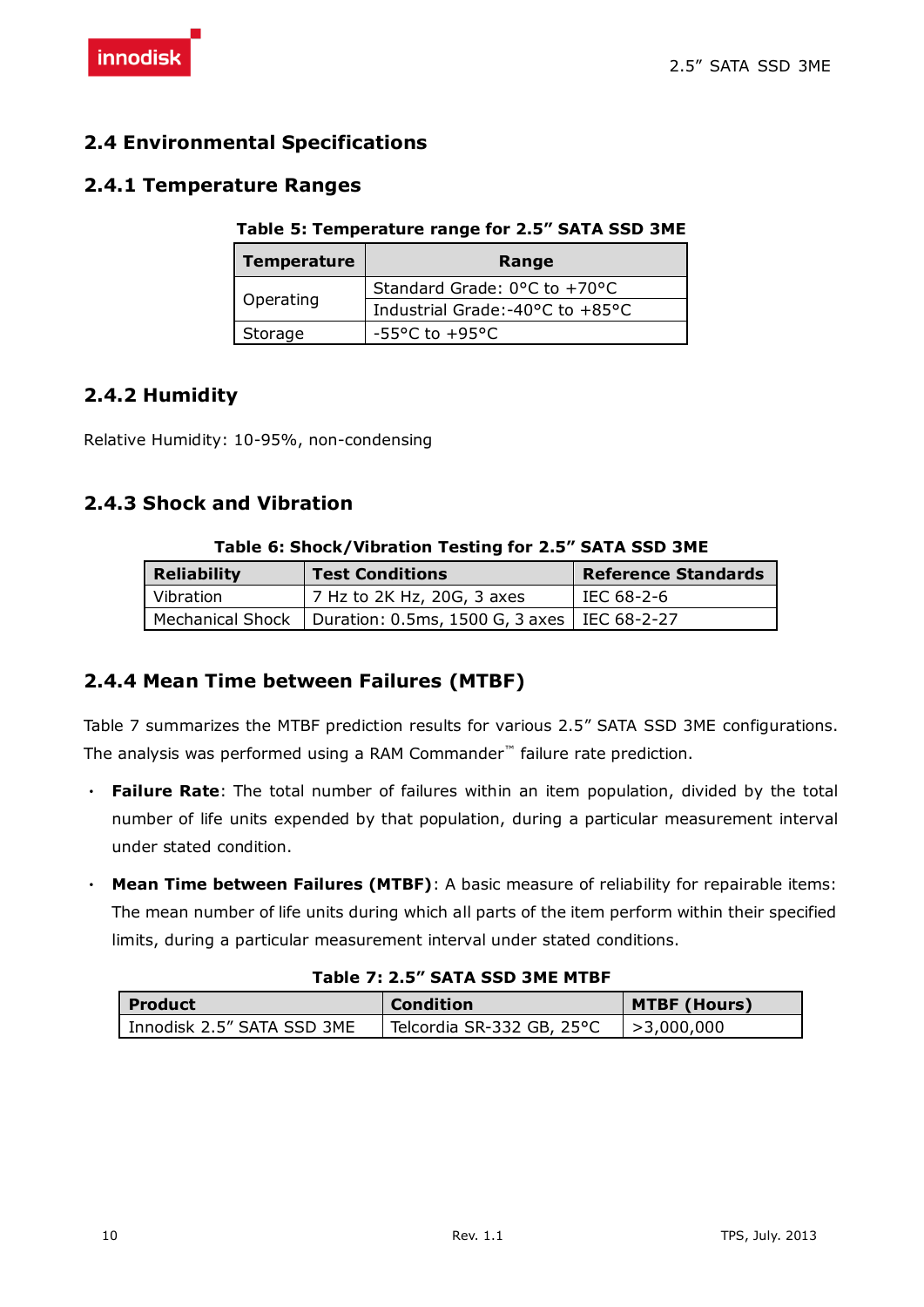#### <span id="page-10-0"></span>**2.5 CE and FCC Compatibility**

2.5" SATA SSD 3ME conforms to CE and FCC requirements.

#### <span id="page-10-1"></span>**2.6 RoHS Compliance**

2.5" SATA SSD 3ME is fully compliant with RoHS directive.

#### <span id="page-10-2"></span>**2.7 Reliability**

| <b>Parameter</b>             | <b>Value</b>          |
|------------------------------|-----------------------|
| Read Cycles                  | Unlimited Read Cycles |
| Wear-Leveling Algorithm      | Support               |
| <b>Bad Blocks Management</b> | Support               |
| Error Correct Code           | Support               |
| Flash endurance              | 3000 P/E cycles       |
| TBW (Sequential Write)       |                       |
| 16GB                         | 43.2                  |
| 32GB                         | 86.2                  |
| 64GB                         | 172.8                 |
| 128GB                        | 345.6                 |
| 256GB                        | 691.2                 |

#### <span id="page-10-3"></span>**2.8 Transfer Mode**

2.5" SATA SSD 3ME support following transfer mode:

Serial ATA III 6.0Gbps

Serial ATA II 3.0Gbps

<span id="page-10-4"></span>Serial ATA I 1.5Gbps

#### **2.9 Pin Assignment**

<span id="page-10-5"></span>Innodisk 2.5" SATA SSD 3ME uses a standard SATA pin-out. See Table 8 for 2.5" SATA SSD 3ME pin assignment.

| <b>Name</b>                                        | <b>Type</b> | <b>Description</b>         |  |  |  |  |
|----------------------------------------------------|-------------|----------------------------|--|--|--|--|
| S <sub>1</sub>                                     | <b>GND</b>  | <b>NA</b>                  |  |  |  |  |
| S <sub>2</sub>                                     | $A+$        |                            |  |  |  |  |
| S <sub>3</sub>                                     | $A -$       | Differential Signal Pair A |  |  |  |  |
| S <sub>4</sub>                                     | <b>GND</b>  | <b>NA</b>                  |  |  |  |  |
| S <sub>5</sub>                                     | $B -$       |                            |  |  |  |  |
| S <sub>6</sub>                                     | $B+$        | Differential Signal Pair B |  |  |  |  |
| S7                                                 | <b>GND</b>  | <b>NA</b>                  |  |  |  |  |
| Key and Spacing separate signal and power segments |             |                            |  |  |  |  |

**Table 8: InnoDisk 2.5" SATA SSD 3ME Pin Assignment**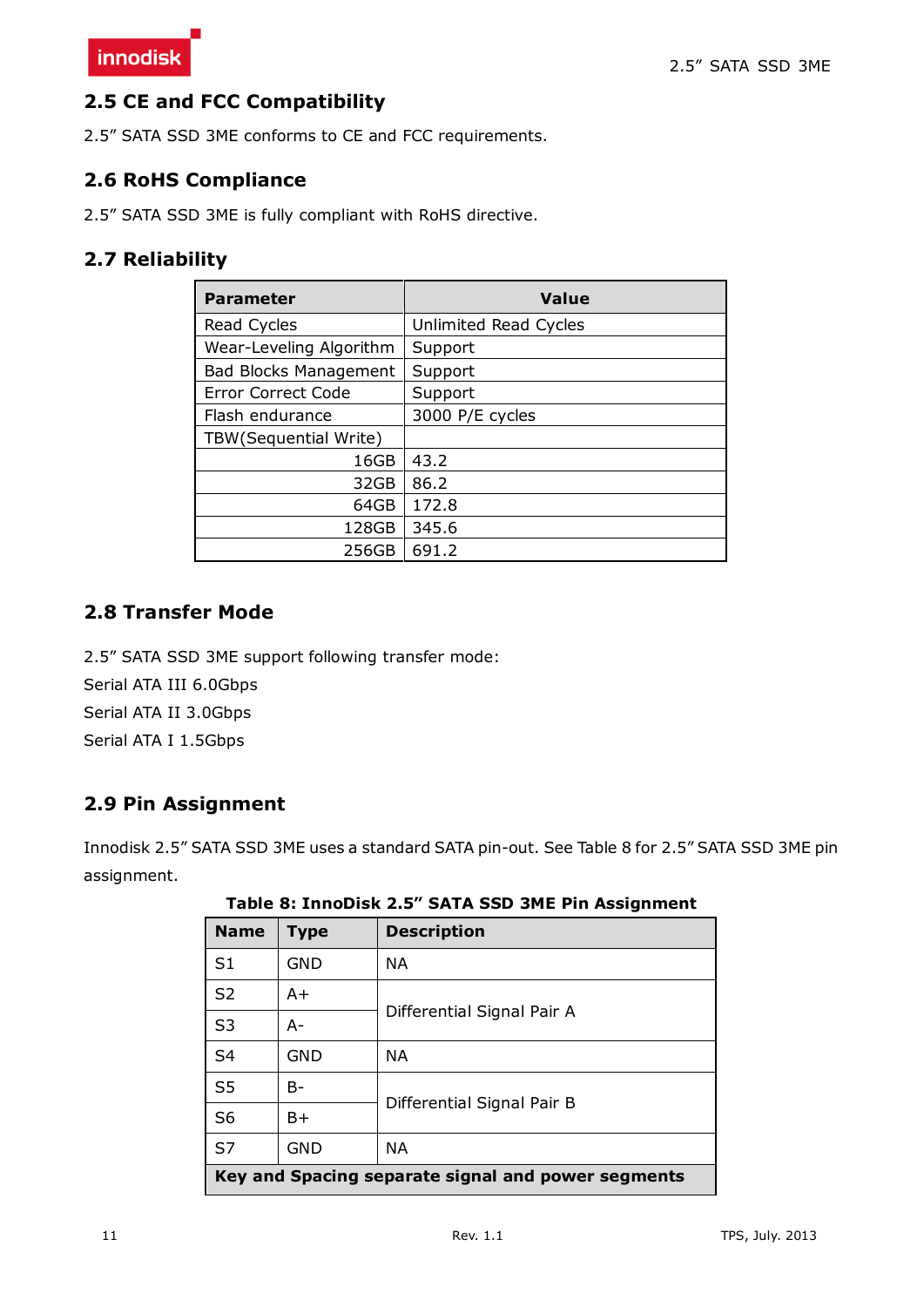| P1             | <b>NC</b>      | <b>NA</b>                                  |
|----------------|----------------|--------------------------------------------|
| P <sub>2</sub> | <b>NC</b>      | ΝA                                         |
| P <sub>3</sub> | <b>NC</b>      | <b>NA</b>                                  |
| P <sub>4</sub> | <b>GND</b>     | ΝA                                         |
| P <sub>5</sub> | <b>GND</b>     | ΝA                                         |
| P6             | <b>GND</b>     | ΝA                                         |
| P7             | V5             | 5V Power, Pre-Charge                       |
| P8             | V <sub>5</sub> | 5V Power                                   |
| P9             | V5             | 5V Power                                   |
| P10            | <b>GND</b>     | <b>NA</b>                                  |
| P11            | DAS/DSS        | Device Activity Signal / Disable Staggered |
| P12            | <b>GND</b>     | <b>NA</b>                                  |
| P13            | <b>NC</b>      | <b>NA</b>                                  |
| P14            | <b>NC</b>      | <b>NA</b>                                  |
| P15            | <b>NC</b>      | <b>NA</b>                                  |

### <span id="page-11-0"></span>**2.10 Mechanical Dimensions**



### <span id="page-11-1"></span>**2.11 Assembly Weight**

An Innodisk2.5" SATA SSD 3ME within MLC flash ICs, 16GB's weight is 100 grams approx. The total weight of SSD will be less than 135 grams.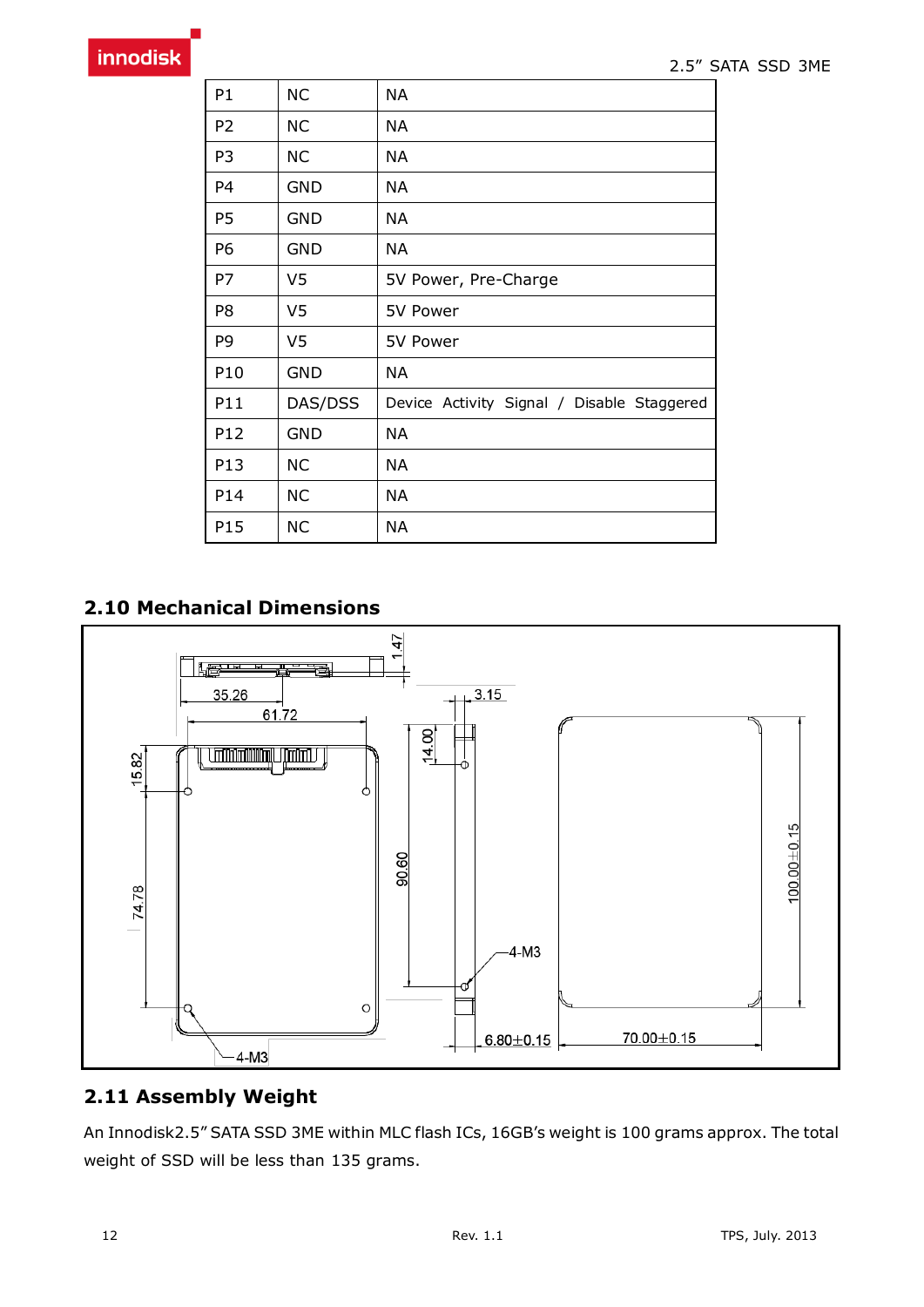#### <span id="page-12-0"></span>**2.12 Seek Time**

Innodisk 2.5" SATA SSD 3ME is not a magnetic rotating design. There is no seek or rotational latency required.

#### <span id="page-12-1"></span>**2.13 Hot Plug**

The SSD support hot plug function and can be removed or plugged-in during operation. User has to avoid hot plugging the SSD which is configured as boot device and installed operation system.

Surprise hot plug : The insertion of a SATA device into a backplane (combine signal and power) that has power present. The device powers up and initiates an OOB sequence.

Surprise hot removal: The removal of a SATA device from a powered backplane, without first being placed in a quiescent state.

#### <span id="page-12-2"></span>**2.14 NAND Flash Memory**

Innodisk 2.5" SATA SSD 3ME uses Multi Level Cell (MLC) NAND flash memory, which is non-volatility, high reliability and high speed memory storage.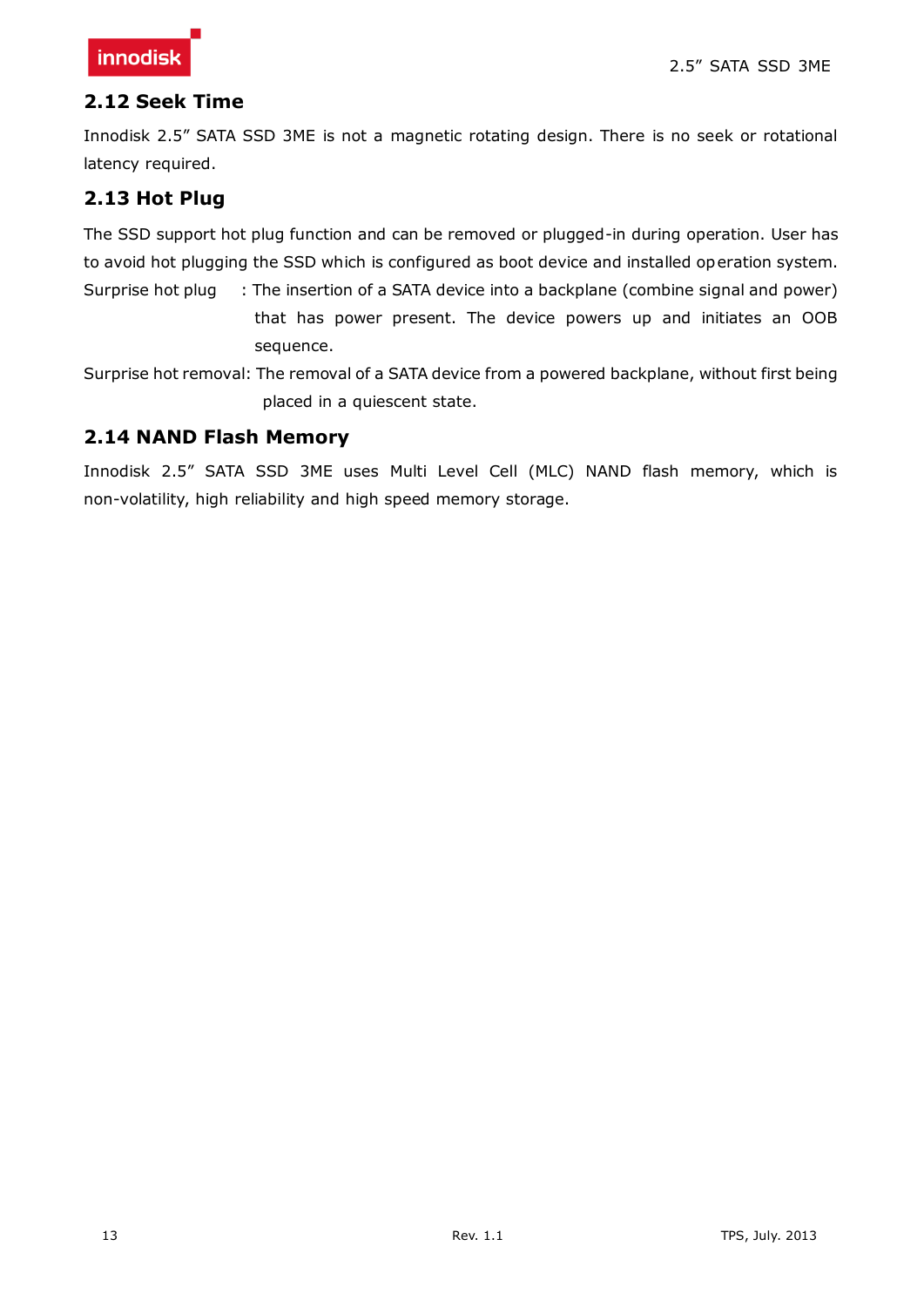# <span id="page-13-0"></span>**3. Theory of Operation**

#### <span id="page-13-1"></span>**3.1 Overview**

Figure 2 shows the operation of Innodisk 2.5" SATA SSD 3ME from the system level, including the major hardware blocks.



**Figure 2: Innodisk FiD 2.5" SATA SSD 3ME Block Diagram**

<span id="page-13-3"></span>Innodisk 2.5" SATA SSD 3ME integrates a SATA III controller and NAND flash memories. Communication with the host occurs through the host interface, using the standard ATA protocol. Communication with the flash device(s) occurs through the flash interface.

### <span id="page-13-2"></span>**3.2 SATA III Controller**

Innodisk 2.5" SATA SSD 3ME is designed with ID 106, a SATA III 6.0Gbps (Gen. 3) controller, which supports external DDDR3 DRAM. The Serial ATA physical, link and transport layers are compliant with Serial ATA Gen 1, Gen 2 and Gen 3 specification (Gen 3 supports 1.5Gbps/3.0Gbps/6.0Gbps data rate). The controller has 4 channels for flash interface.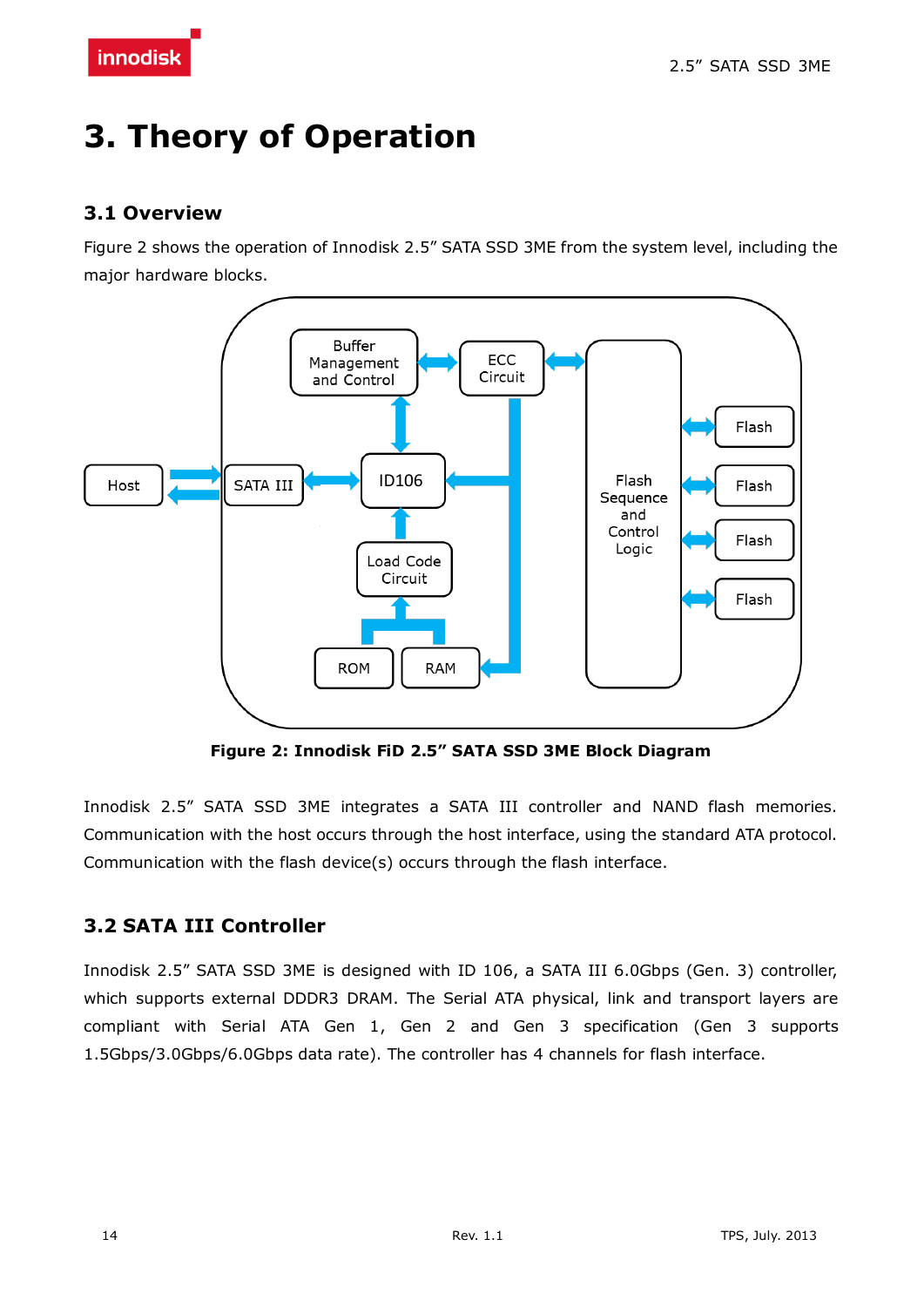#### <span id="page-14-0"></span>**3.3 Error Detection and Correction**

Highly sophisticated Error Correction Code algorithms are implemented. The ECC unit consists of the Parity Unit (parity-byte generation) and the Syndrome Unit (syndrome-byte computation). This unit implements an algorithm that can correct 40 bits per 1024 bytes in an ECC block. Code-byte generation during write operations, as well as error detection during read operation, is implemented on the fly without any speed penalties.

#### <span id="page-14-1"></span>**3.4 Wear-Leveling**

Flash memory can be erased within a limited number of times. This number is called the *erase cycle limit* or *write endurance limit* and is defined by the flash array vendor. The erase cycle limit applies to each individual erase block in the flash device.

Innodisk 2.5" SATA SSD 3ME uses a static wear-leveling algorithm to ensure that consecutive writes of a specific sector are not written physically to the same page/block in the flash. This spreads flash media usage evenly across all pages, thereby extending flash lifetime.

#### <span id="page-14-2"></span>**3.5 Bad Blocks Management**

Bad Blocks are blocks that contain one or more invalid bits whose reliability are not guaranteed. The Bad Blocks may be presented while the SSD is shipped, or may develop during the life time of the SSD. When the Bad Blocks is detected, it will be flagged, and not be used anymore. The SSD implement Bad Blocks management, Bad Blocks replacement, Error Correct Code to avoid data error occurred. The functions will be enabled automatically to transfer data from Bad Blocks to spare blocks, and correct error bit.

#### <span id="page-14-3"></span>**3.6 Power Cycling**

Innodisk's power cycling management is a comprehensive data protection mechanism that functions before and after a sudden power outage to SSD. Low-power detection terminates data writing before an abnormal power-off, while table-remapping after power-on deletes corrupt data and maintains data integrity. Innodisk's power cycling provides effective power cycling management, preventing data stored in flash from degrading with use.

#### <span id="page-14-4"></span>**3.7 Garbage Collection**

Garbage collection technology is used to maintain data consistency and perform continual data cleansing on SSDs. It runs as a background process, freeing up valuable controller resources while sorting good data into available blocks, and deleting bad blocks. It also significantly reduces write operations to the drive, thereby increasing the SSD's speed and lifespan.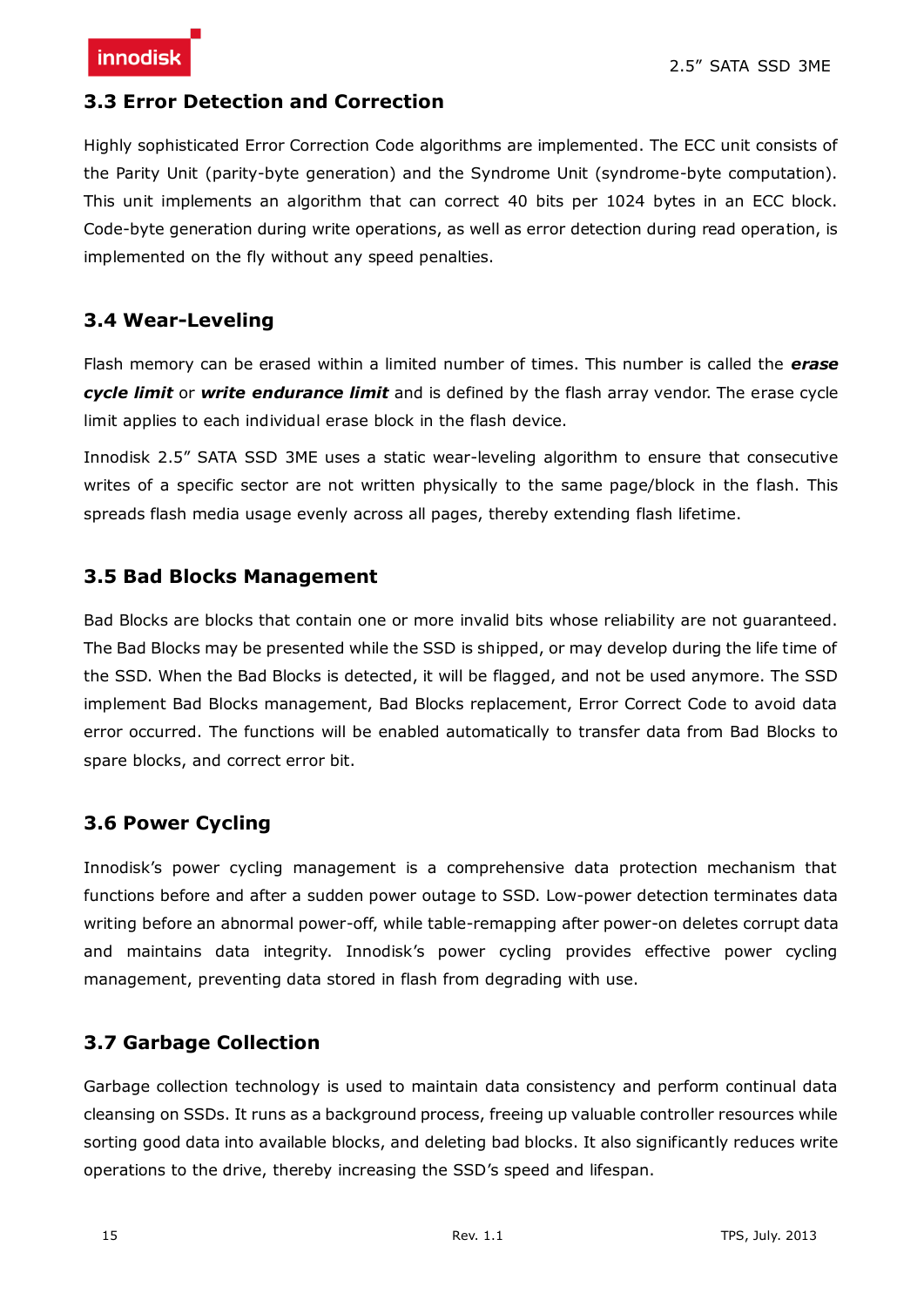

# <span id="page-15-0"></span>**4. Installation Requirements**

#### <span id="page-15-1"></span>**4.1 2.5" SATA SSD 3ME Pin Directions**



#### <span id="page-15-4"></span><span id="page-15-2"></span>**4.2 Electrical Connections for 2.5" SATA SSD 3ME**

A Serial ATA device may be either directly connected to a host or connected to a host through a cable. For connection via cable, the cable should be no longer than 1meter. The SATA interface has a separate connector for the power supply. Please refer to the pin description for further details.

#### <span id="page-15-3"></span>**4.3 Form Factor**

Please prepare following things:

- $\triangleright$  Screw driver.
- > Four M3 screws.
- > SATA single cable (7-pin, Maximum length I meter).
- $\triangleright$  SATA power cable (15-pin).

Please turn off your computer, and open your computer's case. Find one of available 2.5-inch slot, and plug the SSD in. To use the screws fix the SSD. Plug in the SATA single cable, and power cable. Please boot the installation Operation System from CD-ROM, and install Operation System into SSD.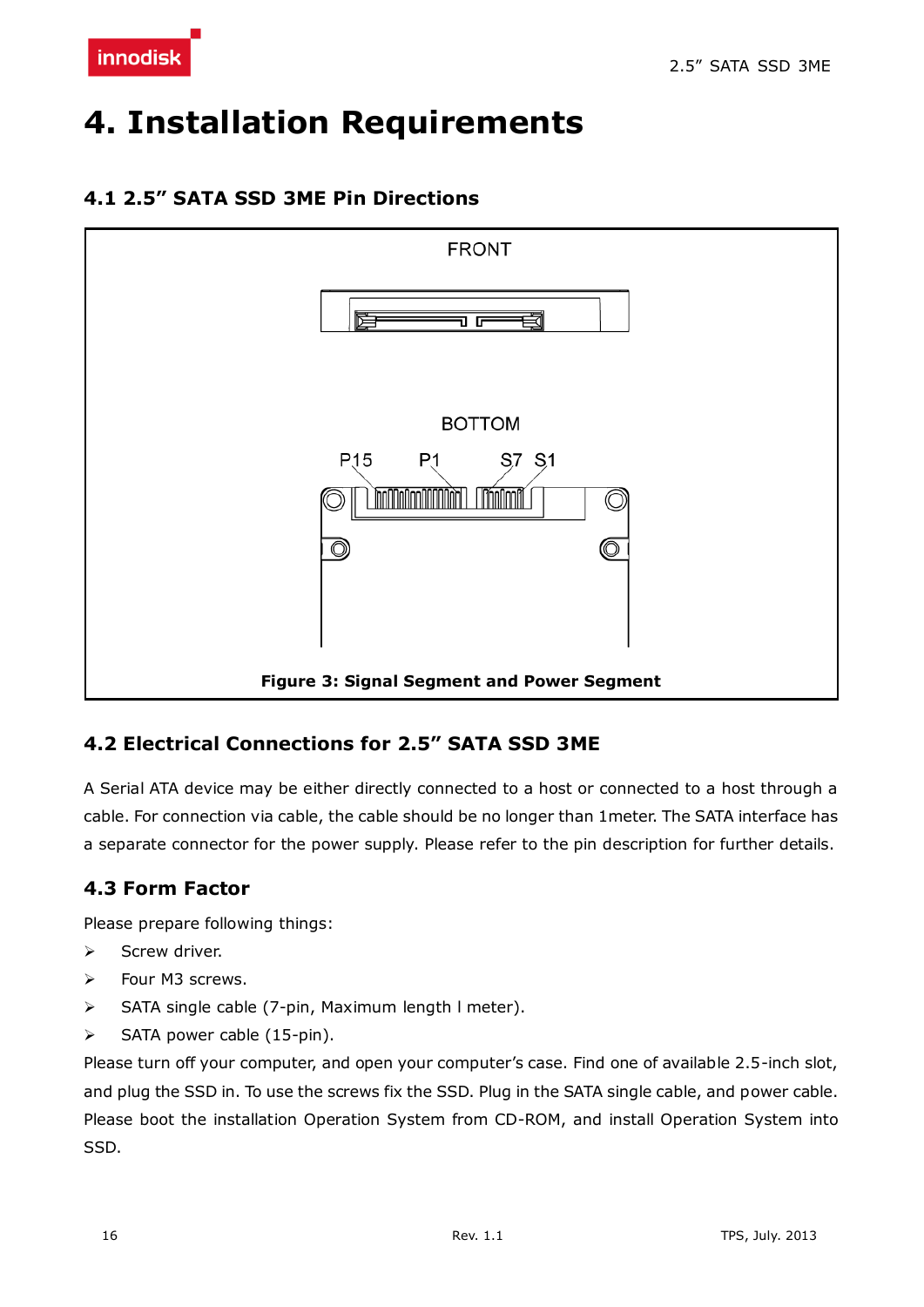

#### <span id="page-16-0"></span>**4.4 Device Drive**

No additional device drives are required. Innodisk 2.5" SATA SSD 3ME can be configured as a boot device.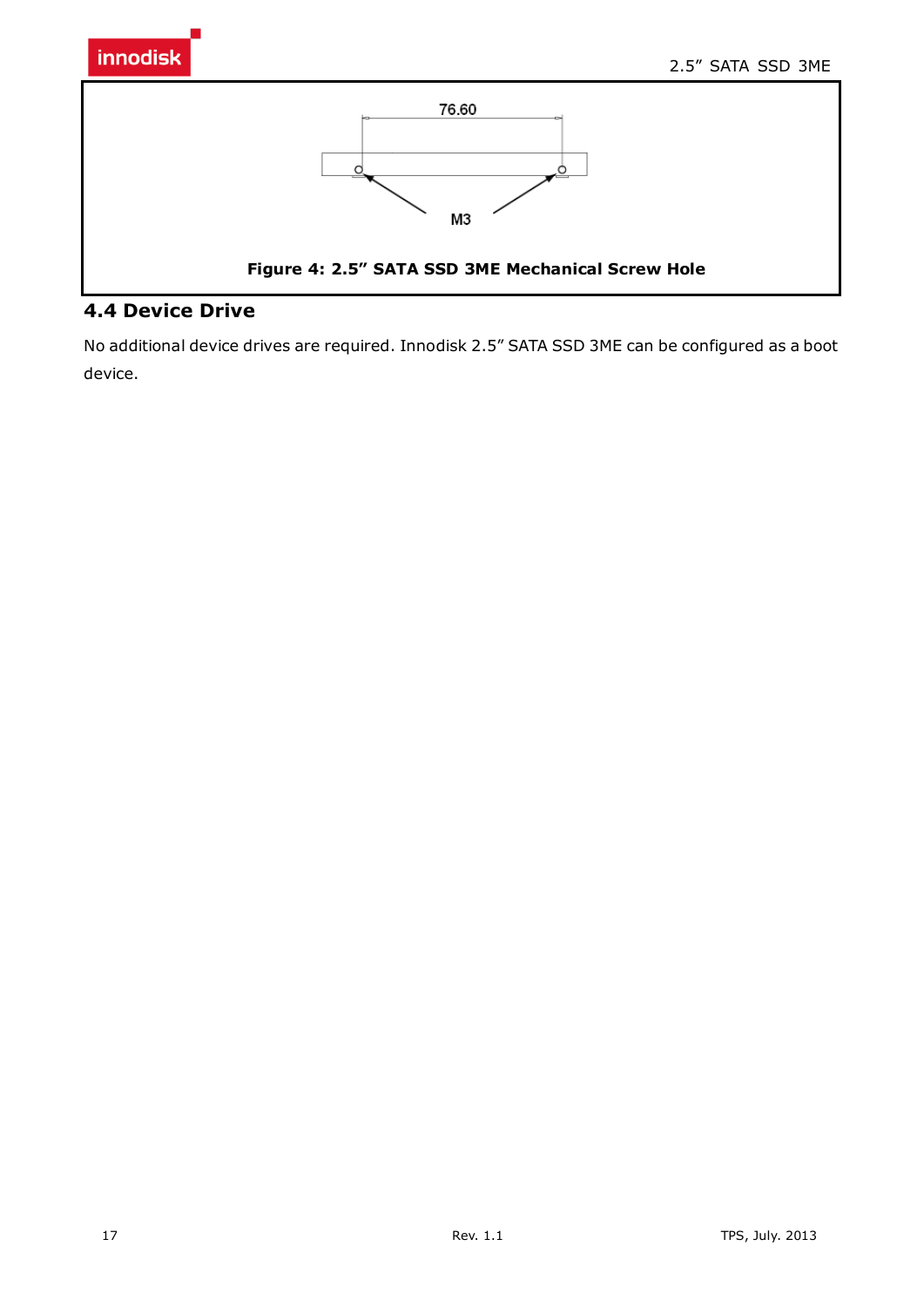# <span id="page-17-0"></span>**5. Part Number Rule**

|                        | 1                                                     | $\mathbf{2}$ | 3                    | 4                    | 5 | 6 | 7 | 8        | 9              | 10 | 11                                       | 12                   | 13                                            | 14                       | 15                                                        | 16  | 17          | 18 | 19 | 20                 |
|------------------------|-------------------------------------------------------|--------------|----------------------|----------------------|---|---|---|----------|----------------|----|------------------------------------------|----------------------|-----------------------------------------------|--------------------------|-----------------------------------------------------------|-----|-------------|----|----|--------------------|
| <b>CODE</b>            | D                                                     |              | E S 2 5              |                      |   |   | 3 |          | 2 G            | D  | $\mathbf 0$                              | 6                    | S                                             | C                        | 1                                                         | Q   | $\mathbf C$ |    | X  | X                  |
| Description            | <b>Disk</b>                                           |              | 2.5" SATA<br>SSD 3ME |                      |   |   |   | Capacity |                |    | Category                                 |                      | Mode                                          | Flash Operation<br>Temp. | Internal<br>Control                                       | CH. | Flash       |    |    | Customized<br>Code |
| <b>Definition</b>      |                                                       |              |                      |                      |   |   |   |          |                |    |                                          |                      |                                               |                          |                                                           |     |             |    |    |                    |
| Code $1st$ (Disk)      |                                                       |              |                      |                      |   |   |   |          |                |    | Code 13 <sup>th</sup> (Firmware version) |                      |                                               |                          |                                                           |     |             |    |    |                    |
| D: Disk                |                                                       |              |                      |                      |   |   |   |          |                |    |                                          | S: Synchronous Flash |                                               |                          |                                                           |     |             |    |    |                    |
|                        |                                                       |              |                      | Code 2 <sup>nd</sup> |   |   |   |          |                |    |                                          |                      | Code 14 <sup>th</sup> (Operation Temperature) |                          |                                                           |     |             |    |    |                    |
| E: Embedded            |                                                       |              |                      |                      |   |   |   |          |                |    |                                          |                      |                                               |                          | C: Standard Grade ( $0^{\circ}$ C ~ +70 $^{\circ}$ C)     |     |             |    |    |                    |
|                        |                                                       |              |                      |                      |   |   |   |          |                |    |                                          |                      |                                               |                          | W: Industrial Grade (-40 $\degree$ C ~ +85 $\degree$ C)   |     |             |    |    |                    |
|                        | Code $3^{\text{rd}} \sim 5^{\text{th}}$ (Form Factor) |              |                      |                      |   |   |   |          |                |    |                                          |                      |                                               |                          |                                                           |     |             |    |    |                    |
| S25:2.5" SSD           |                                                       |              |                      |                      |   |   |   |          |                |    |                                          |                      | Code 15 <sup>th</sup> (Internal control)      |                          |                                                           |     |             |    |    |                    |
|                        |                                                       |              |                      |                      |   |   |   |          |                |    |                                          |                      |                                               |                          | Code 16 <sup>th</sup> (Channel of data transfer)          |     |             |    |    |                    |
|                        | Code $7th \sim 9th$ (Capacity)                        |              |                      |                      |   |   |   |          |                |    |                                          |                      | S: Single Channel                             |                          |                                                           |     |             |    |    |                    |
| 08G: 8GB               |                                                       |              |                      |                      |   |   |   |          |                |    |                                          |                      | D: Dual Channels                              |                          |                                                           |     |             |    |    |                    |
| 16G: 16GB              |                                                       |              |                      |                      |   |   |   |          |                |    |                                          |                      | Q: Quad Channels                              |                          |                                                           |     |             |    |    |                    |
| 32G: 32GB              |                                                       |              |                      |                      |   |   |   |          |                |    |                                          |                      |                                               |                          |                                                           |     |             |    |    |                    |
| 64G: 64GB              |                                                       |              |                      |                      |   |   |   |          |                |    |                                          |                      |                                               |                          | Code $17th$ (Flash Type)                                  |     |             |    |    |                    |
| A28: 128GB             |                                                       |              |                      |                      |   |   |   |          | C: Toshiba MLC |    |                                          |                      |                                               |                          |                                                           |     |             |    |    |                    |
| B56: 256GB             |                                                       |              |                      |                      |   |   |   |          |                |    |                                          |                      |                                               |                          |                                                           |     |             |    |    |                    |
|                        |                                                       |              |                      |                      |   |   |   |          |                |    |                                          |                      |                                               |                          | Code 19 <sup>th</sup> ~20 <sup>th</sup> (Customized Code) |     |             |    |    |                    |
|                        | Code $10^{th}$ ~12 <sup>th</sup> (Series)             |              |                      |                      |   |   |   |          |                |    |                                          |                      |                                               |                          |                                                           |     |             |    |    |                    |
| D06: 2.5" SATA SSD 3ME |                                                       |              |                      |                      |   |   |   |          |                |    |                                          |                      |                                               |                          |                                                           |     |             |    |    |                    |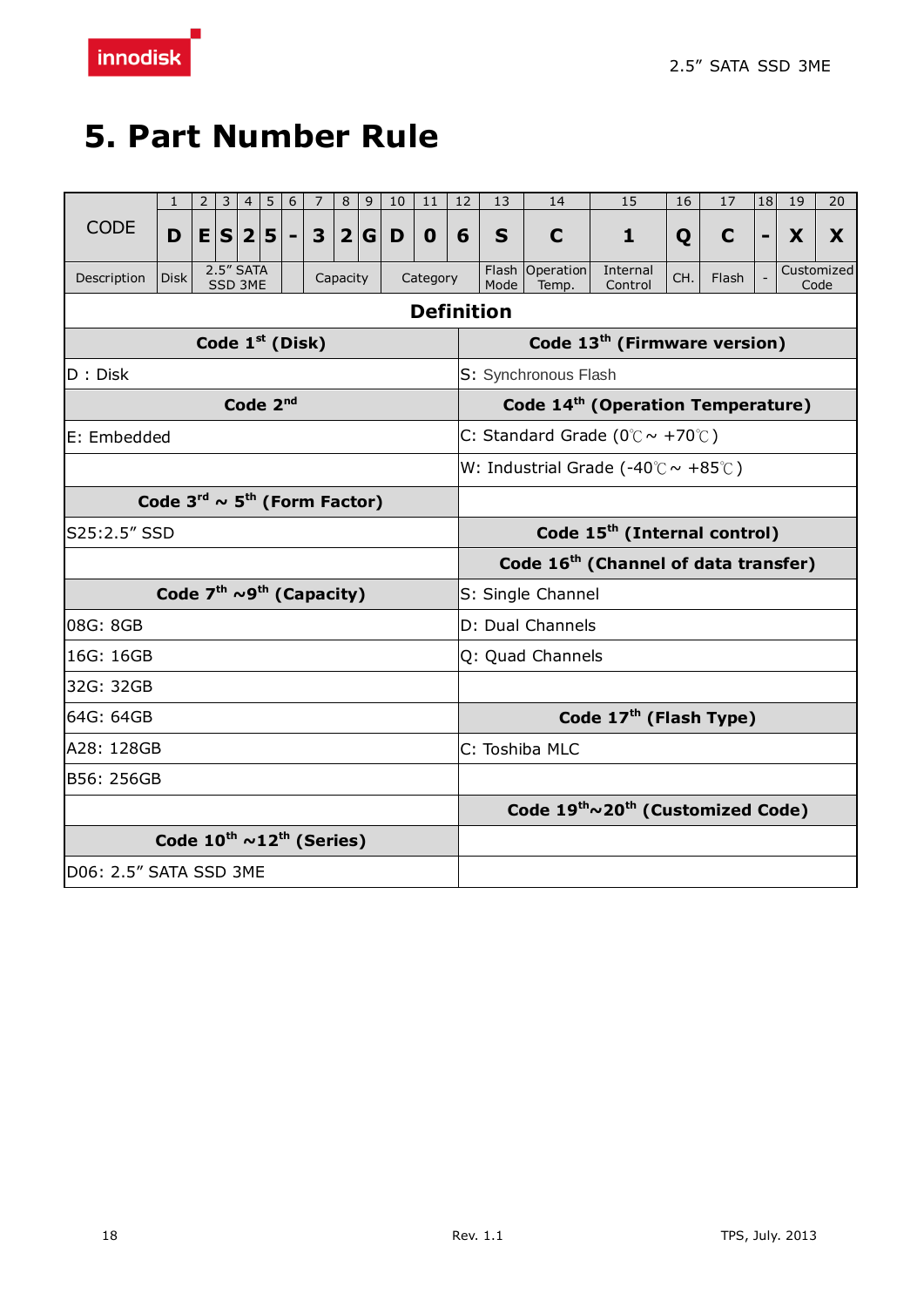<span id="page-18-0"></span>

# **CE/FCC/RoHS (TBD)**

|                                                                                        |                                                                                                      | Verification of Compliance                                                                                                                                                                                                    |
|----------------------------------------------------------------------------------------|------------------------------------------------------------------------------------------------------|-------------------------------------------------------------------------------------------------------------------------------------------------------------------------------------------------------------------------------|
| Product Name<br>Model Number                                                           | $2.5"$ SATA SSD 3ME/3IE<br>: DE (H)S25-XXXD06*#%※&<br>XXX: 8GB~256GB<br>* : Flash Mode               | # : Temperature (C : Commercial Temp W : Industrial Temp)<br>% : PCB Version (A, B, C , or 1, 2, 3  )<br>※: Channel (S: Single, D: Dual, Q: Quad, E: Eight)<br>&: Flash Vender (T: Micron SLC, S: Samsung SLC, N: Micron MLC, |
| Applicant<br>Address                                                                   | <b>InnoDisk Corporation</b>                                                                          | B: Toshiba SLC, C: Toshiba MLC, F: Sandisk SLC, X: SLC)<br>9F, No.100, Sec. 1, Xintai 5th Rd., Xizhi Dist., New Taipei City 221,                                                                                              |
| Report Number<br><b>Issue Date</b><br>Applicable Standards : EN 55022:2010 Class B ITE | Taiwan<br>$22-1070-1306-259$<br>June 26, 2013<br>AS/NZS CISPR22:2009 Class B ITE                     |                                                                                                                                                                                                                               |
|                                                                                        | EN 55024:2010<br>EN 61000-4-2:2009<br>EN 61000-4-3:2006+A1:2008+A2:2010<br>EN 61000-4-4:2004+A1:2010 | Based on the EMC Directive 2004/108/EC and the specifications of the customer, one                                                                                                                                            |
| compliance with the EMC standards cited above.                                         |                                                                                                      | sample of the designated product has been tested in our laboratory and found to be in                                                                                                                                         |
| $\epsilon$                                                                             |                                                                                                      |                                                                                                                                                                                                                               |
| TAF 0905<br>FCC CAB Code TW1053<br>NVLAP Lab Code 200575-0<br>IC Code 4699A            |                                                                                                      | Central Research Technology Co.<br><b>EMC Test Laboratory</b><br>11. Lane 41, Fushuen St., Jungshan Chiu,<br>Taipei, Taiwan, 104, R.O.C.<br>Te: 886-2-25984568<br>Fax 886-2-25984546                                          |
| VCCI Accep. No. R-1527, C-1609, T-1441, G-10,                                          | C-4400, T-1334, G-614                                                                                | VY                                                                                                                                                                                                                            |
|                                                                                        |                                                                                                      | (Tsun-Yu Shih/ General Manager)<br>Date: June 26, 2013                                                                                                                                                                        |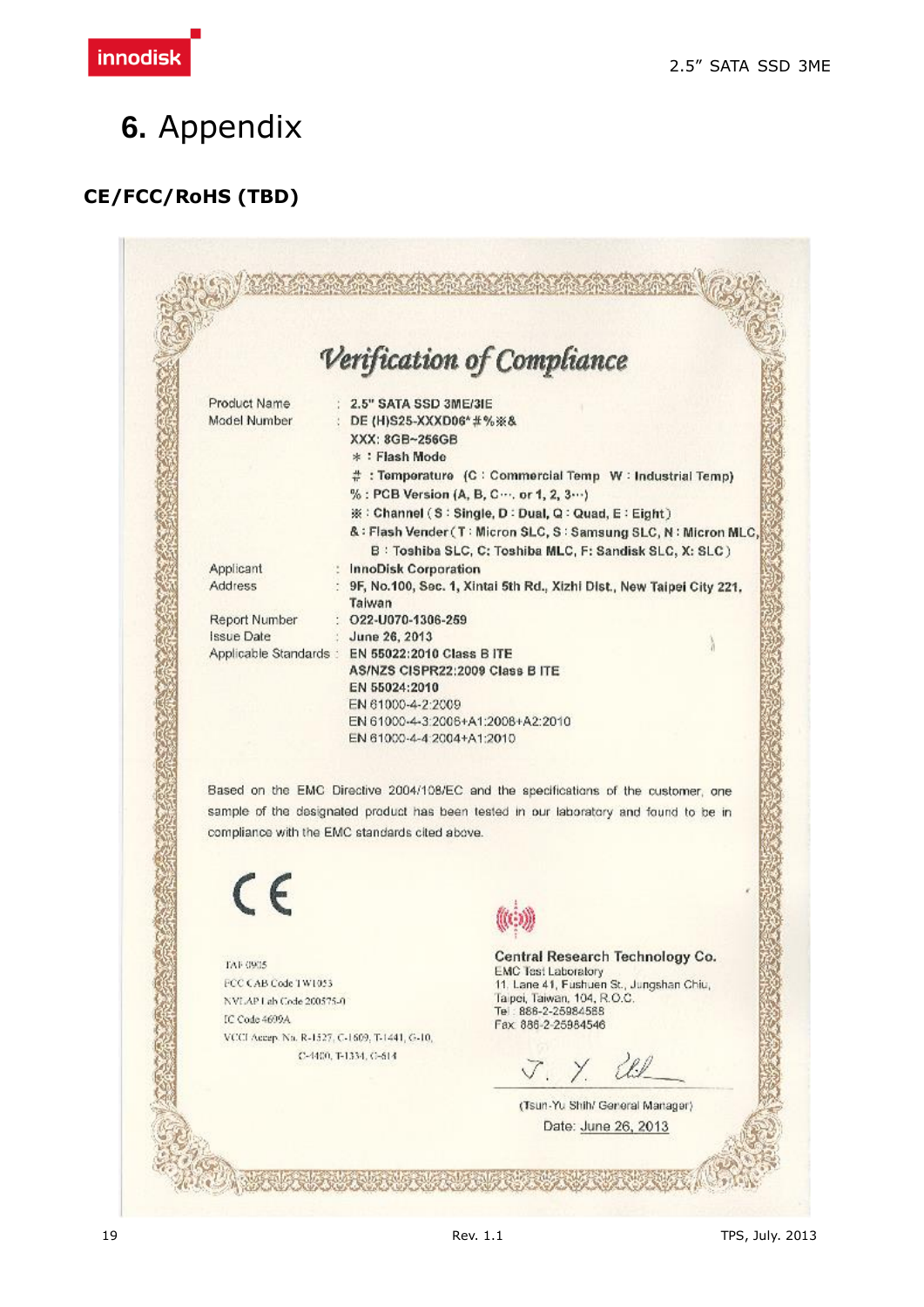

IC Code 4699A VCCI Accep, No. R-1527, C-1609, T-1441, G-10, C-4400, T-1334, G-614

J. Y.

(Tsun-Yu Shih/ General Manager) Date: June 26, 2013